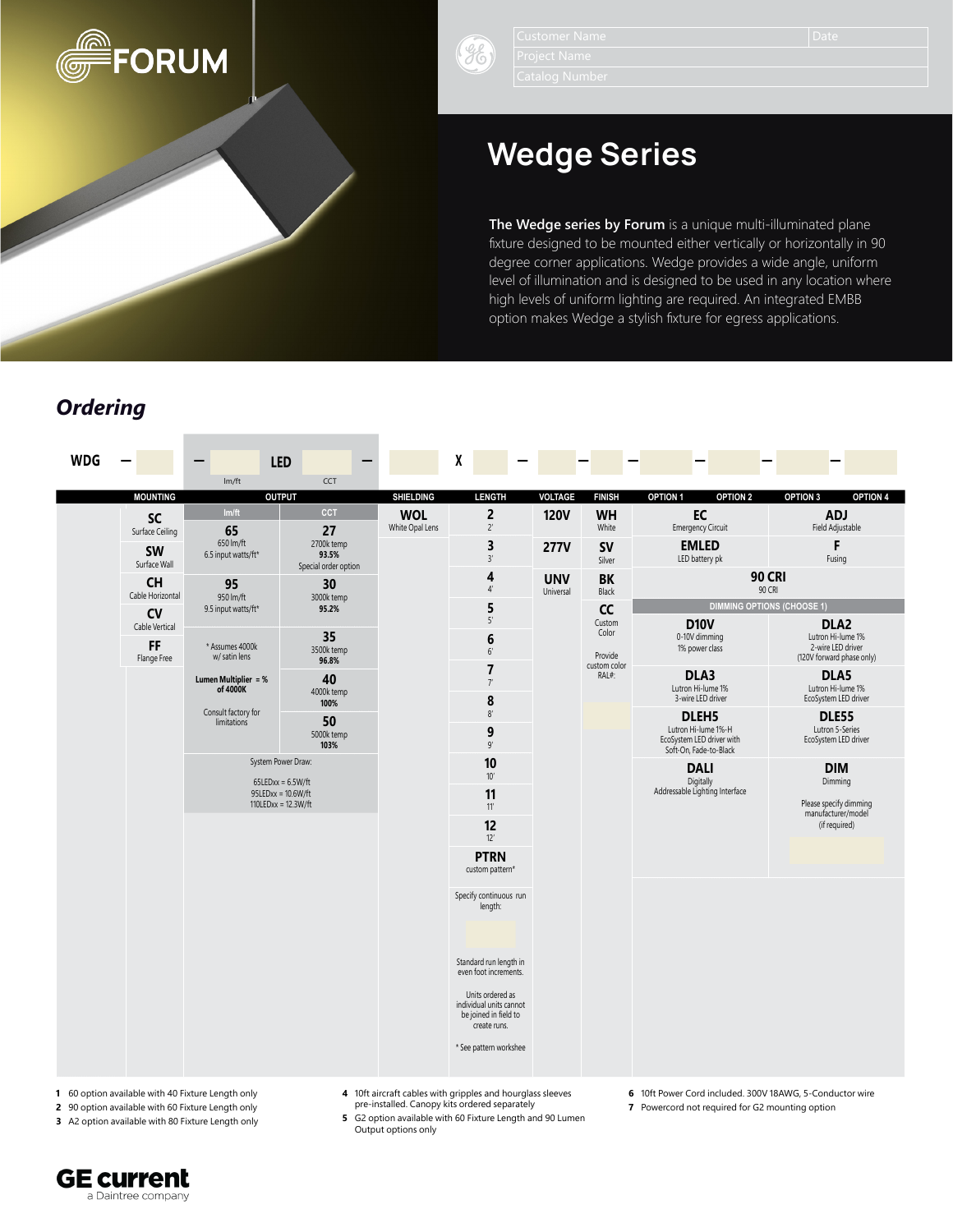



# **CONTROLS & SENSORS**

| <b>Ordering Code Description</b> |  |
|----------------------------------|--|
|                                  |  |
|                                  |  |
|                                  |  |
|                                  |  |

# **LUMEN MULTIPLICATION TABLE**

| <b>Ordering Code</b> Description |  |
|----------------------------------|--|
|                                  |  |
|                                  |  |
|                                  |  |
|                                  |  |
|                                  |  |
|                                  |  |
|                                  |  |
|                                  |  |
|                                  |  |

# **DIMMING OPTIONS**

| <b>Ordering Code</b> | <b>Description</b>                                                      |
|----------------------|-------------------------------------------------------------------------|
| D10V                 | 0-10V Dimming, 1% power class                                           |
| DI A2                | Lutron Hi-lume 1% 2-1ire LED driver (120V forward phase only)           |
| DI A3                | Lutron Hi-lume 1% H EcoSystem LED driver with soft-On,<br>Fade-to-Black |
| DLA <sub>5</sub>     | Lutron Hi-lume 1% EcoSystem LED driver                                  |
| DLEH <sub>5</sub>    | Lutron Hi-lume 1% H EcoSystem LED driver with soft-On,<br>Fade-to-Black |
| DLE <sub>55</sub>    | Lutron 5-Series EcoSystem LED driver                                    |
| DAI I                | Digitally Addressable Lighting Interface                                |
| <b>DIM</b>           | Custom Dimming. Please specify dimming manufacturer/model               |

#### **2. OPTIONAL ACCESSORIES**



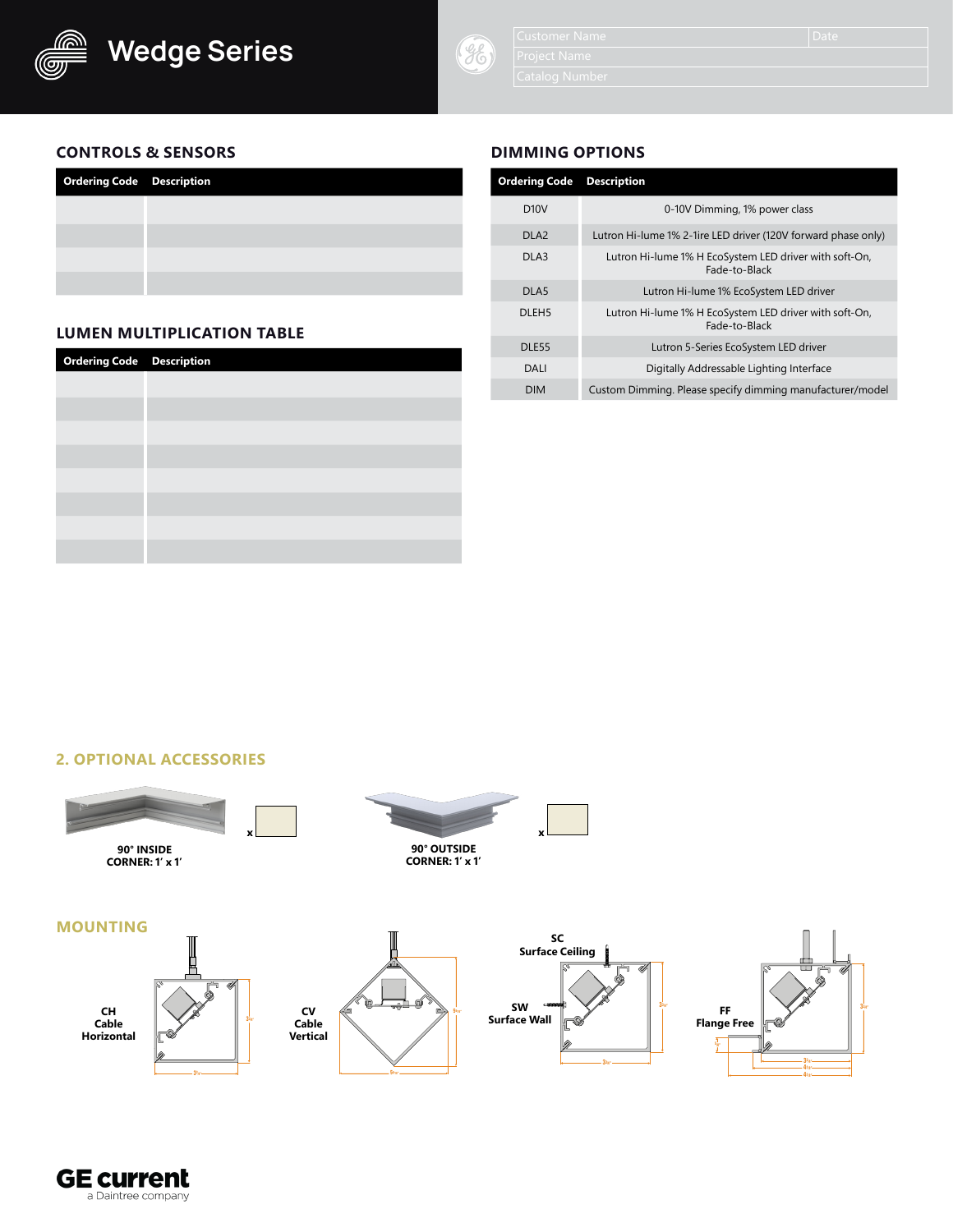



*Photometrics*



**GE current** a Daintree company